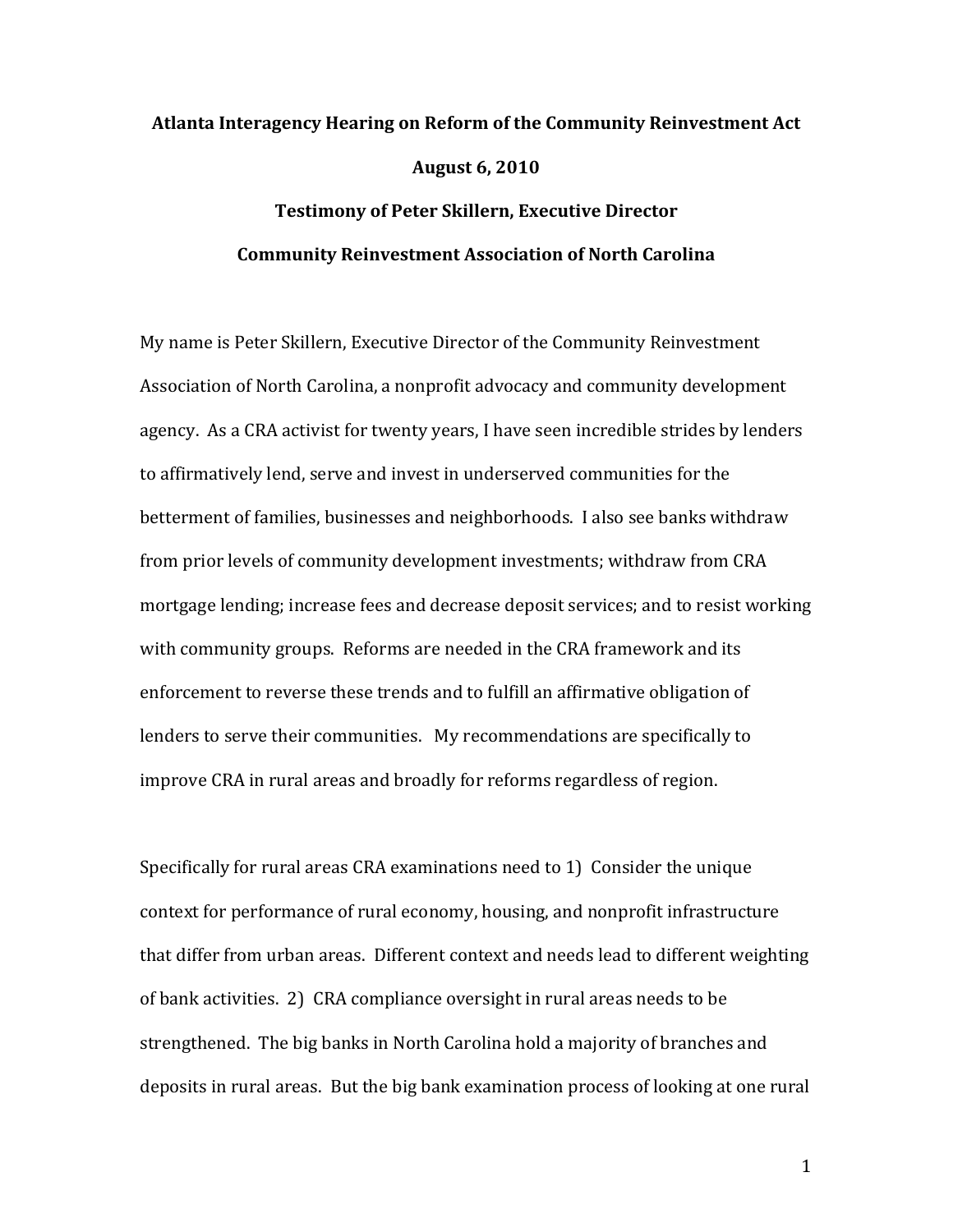assessment area for a full scope examination leaves too many communities unexamined. Eighty percent of North Carolina banks are small or intermediate size. Rural small bank examinations can be every 4-5 years. Intermediate bank exams may not include a rural component as only one assessment is selected every two years for a full scope review. The result is a gap in urban vs. rural CRA programs and oversight.

### **Rural Needs and Context of Performance**

CRA examination procedures instruct analysts to consider the context of performance including the local economy and community, lending opportunities and the institution's business strategy and capacity to meet those needs and opportunities. This instruction needs to be strengthened when considering underserved and rural areas. In 2002, CRA-NC wrote a paper on "The Landscape of Rural Lending" (attached) and looked at Bladen County as a case example. And while time has passed, the trends identified have for the most part persisted and strengthened.

\* Manufacturing jobs have declined dramatically and rural North Carolina did not recover from the 2001 recession in job replacement before the 2008 recession hit. Lending and investments for job creation and business are critical to rural North Carolina.

\* Agriculture plays a large role, but is changing as tobacco farming declines rapidly, giant agribusiness grows and niche farm products like organic foods are developing with unique credit needs.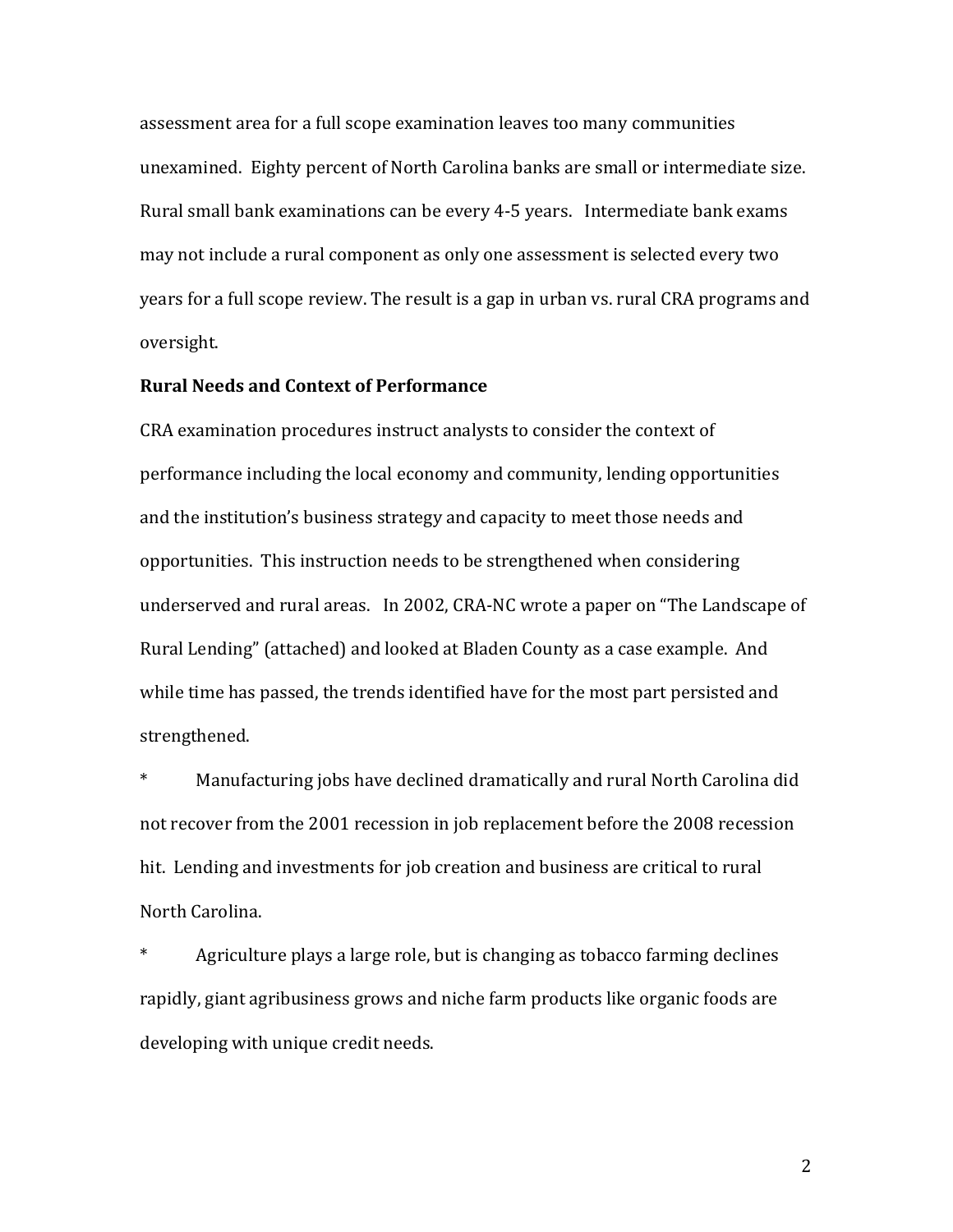$*$  There is also an issue of the different makeup of housing stock in rural areas. Manufactured housing loan demand represents 30% of housing starts in some counties in rural North Carolina. Traditional lenders should compete more aggressively with high cost manufactured housing lenders.

\* There are fewer community development corporations in rural areas and fewer resources to support them. Lender partnerships and investments as grants play a critical role for CDCs and should be incentivized through the evaluation process.

Rural areas need infrastructure and capital vehicles such as bonds should qualify for community development CRA credit. Upper income projects in lower income census tracts such as golf resorts are welcomed as long as the lender's overall performance is inclusive of investments, services and lending that also serve LMI households and development.

\* There are many low and moderate-income residents in most rural towns. Simultaneously, these communities are full of check cashers and payday lenders. The need for more access to the payments system is felt throughout America, in big towns and in small. It is acute in rural areas. The provision of deposit services to LMI households is a growing need. Banks should be awarded points for the provision of low cost, no-penalty deposit services that serve the unbanked.

Broaden the evaluation area of large and intermediate lenders test to be **inclusive of their entire rural assessment areas.** The current practice of selecting one rural area for a full -scale evaluation leaves vast geographical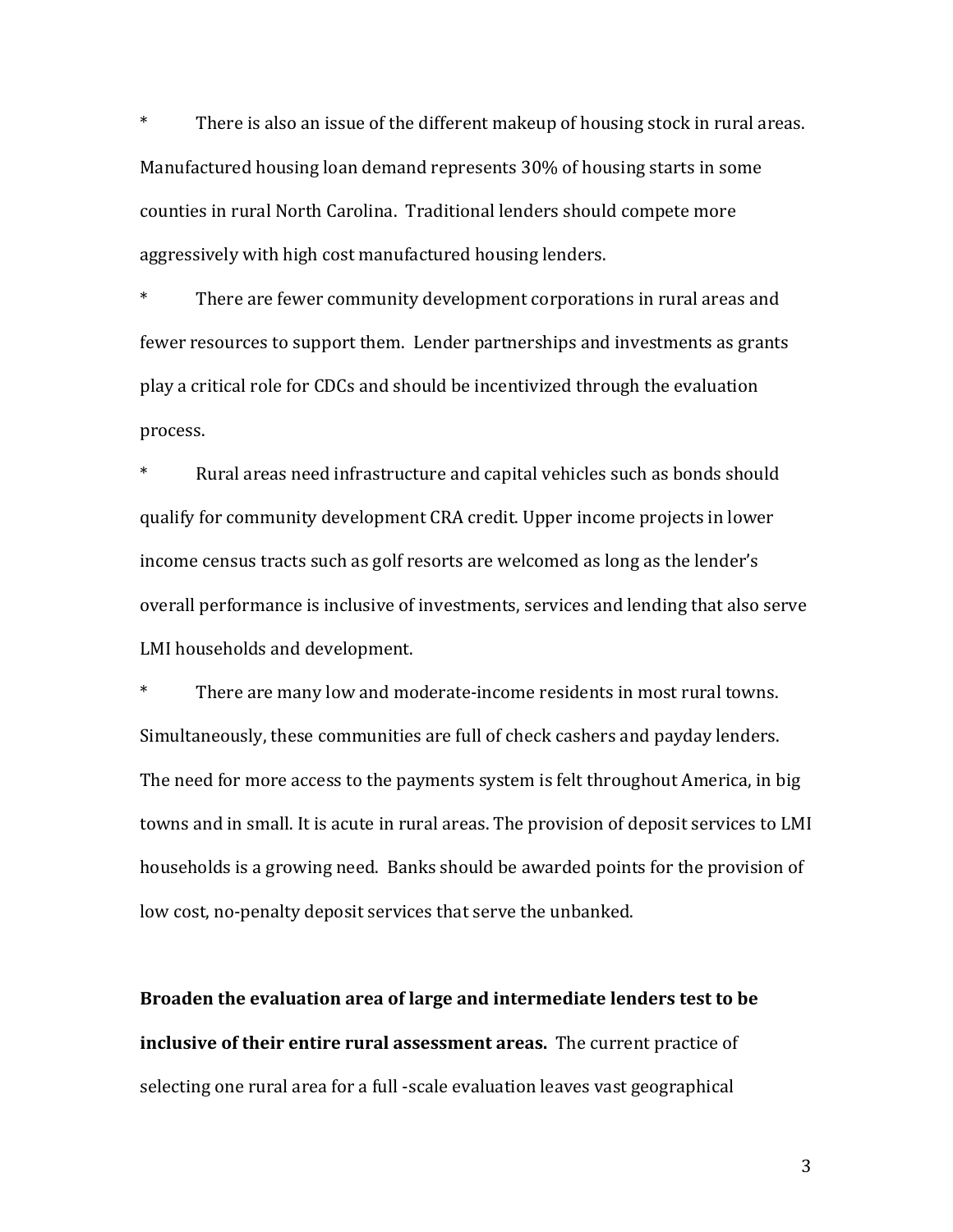assessment areas unsupervised. While a full scale review is an appropriate tool in some areas, we do not recommend it for every area. We have found in working with lenders that simply identifying those areas that lag in performance compared with their peers based on HMDA analysis and community surveys has the effect of focusing management's effort on problem solving for that area. We strongly urge existing evaluation to use data measurement tools to comprehensively evaluate assessment areas that can be rewarded or identified for improvements. Resea Willis, Executive Director of housing nonprofit in Brunswick County stated "There is no CRA in rural areas. Branch managers say CRA is done from corporate headquarters. Small banks may or may not play. The result is a lack of funding and partnership." Without some greater accountability, CRA is often not translated into rural areas.

### **CRA&Framework&Reforms**

Reforms of the Community Reinvestment Act regulatory framework are needed 1) to strengthen the enforcement of civil rights laws 2) to provide more accountable and accurate evaluations of performance 3) to be inclusive of a financial institutions affiliate lending and entire assessment area 4) to penalize predatory lending  $5$  to create an effective community input process that moves away from an adversarial framework and towards accountable lending plans.

#### **I. Civil Rights Enforcement**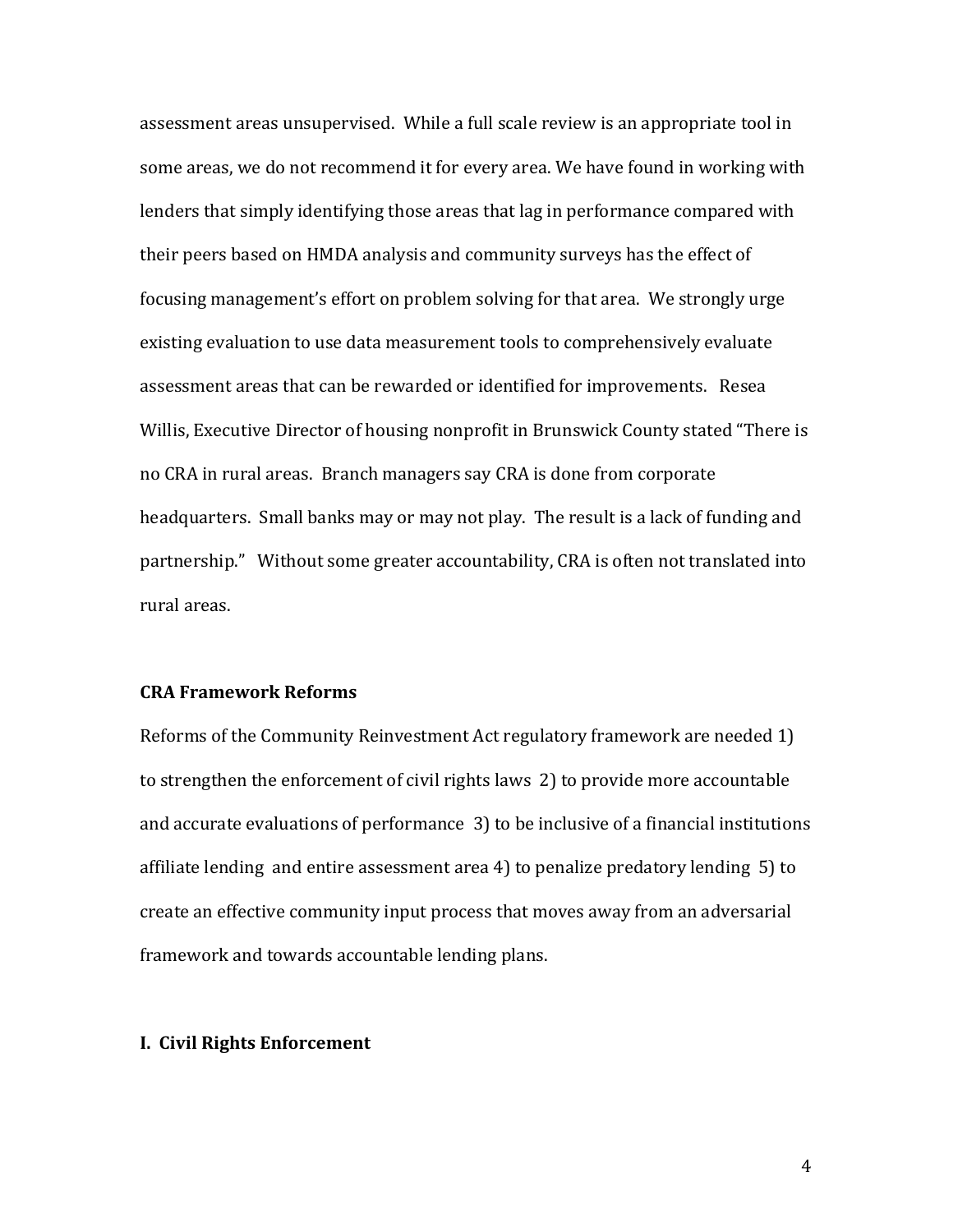**CRA** must include race as an indicator of performance during evaluation and **the comment period.** While we all aspire to live and work in a society free of racial considerations, race dynamics are an amazingly persistent and pervasive force in our society. Race issues have a different degree and intensity in rural areas where cultural changes have come more slowly than in urban areas. CRA is fundamentally a civil rights law that has been disempowered by removing consideration of race in bank lending performance. Minority inclusion in local advisory boards, staff, and directors is still lacking. African-Americans are underrepresented in the operation of financial institutions and resulting lending and services.

Almost every CRA-NC oppositional comment to a bank application includes evidence of racial disparities in applications, declination rate, and quality of loans and volume of loans made. And every regulatory response has been unsatisfactory in addressing our concerns.

Discrimination by commission is an act based on prima facie cause "We don't lend to blacks"; or disparate treatment in providing rules or standards between white and protected classes; or adverse and disparate impact where the policy is on the face neutral but in implementation has an adverse and disparate impact on protected classes.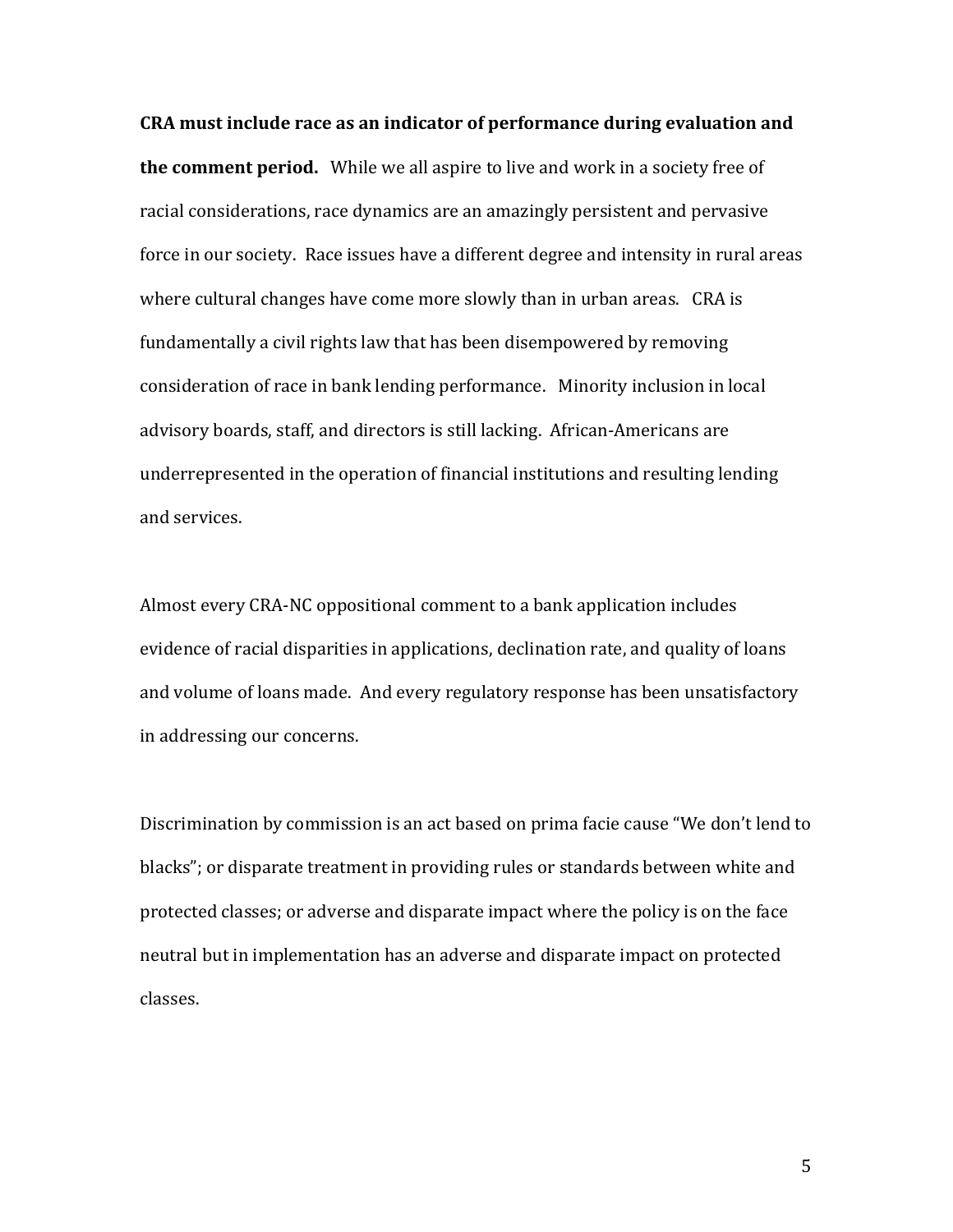Discrimination by omission is achieved by a failure to affirmatively provide services to protected classes and thus excluding the population. By excluding race from CRA federal regulators take away a fundamental evaluation of whether lenders are serving the entire delineated community. Racial disparities in lending are found even when controlling for income. Race should be a factor in determining bank's lending performance.

The federal regulators position is fundamentally different than the established precedent of the Department of Justice that has found seven cases of redlining based on race, not income. Combined with a practice of few referrals to the Department of Justice, regulators have not done their jobs to enforce civil rights laws. Attached is our challenge to Fifth Third's application to acquire First Charter. It is an example where the lender's bank branch location, minority mortgage application rates, denial rates and loan approvals to minorities met the redlining precedents established by DOJ. But the Federal Reserve found no cause, made no referral to DOJ, and would not explain its position other than to refer to the bank's CRA evaluation.

We strongly recommend that existing policy on fair lending complaints **identified through the comment period or evaluations be better enforced to** conduct independent investigations and enforcement action where merited. All regulators have established precedent for referral of fair lending concerns to enforcement agencies such as Department of Justice and Housing and Urban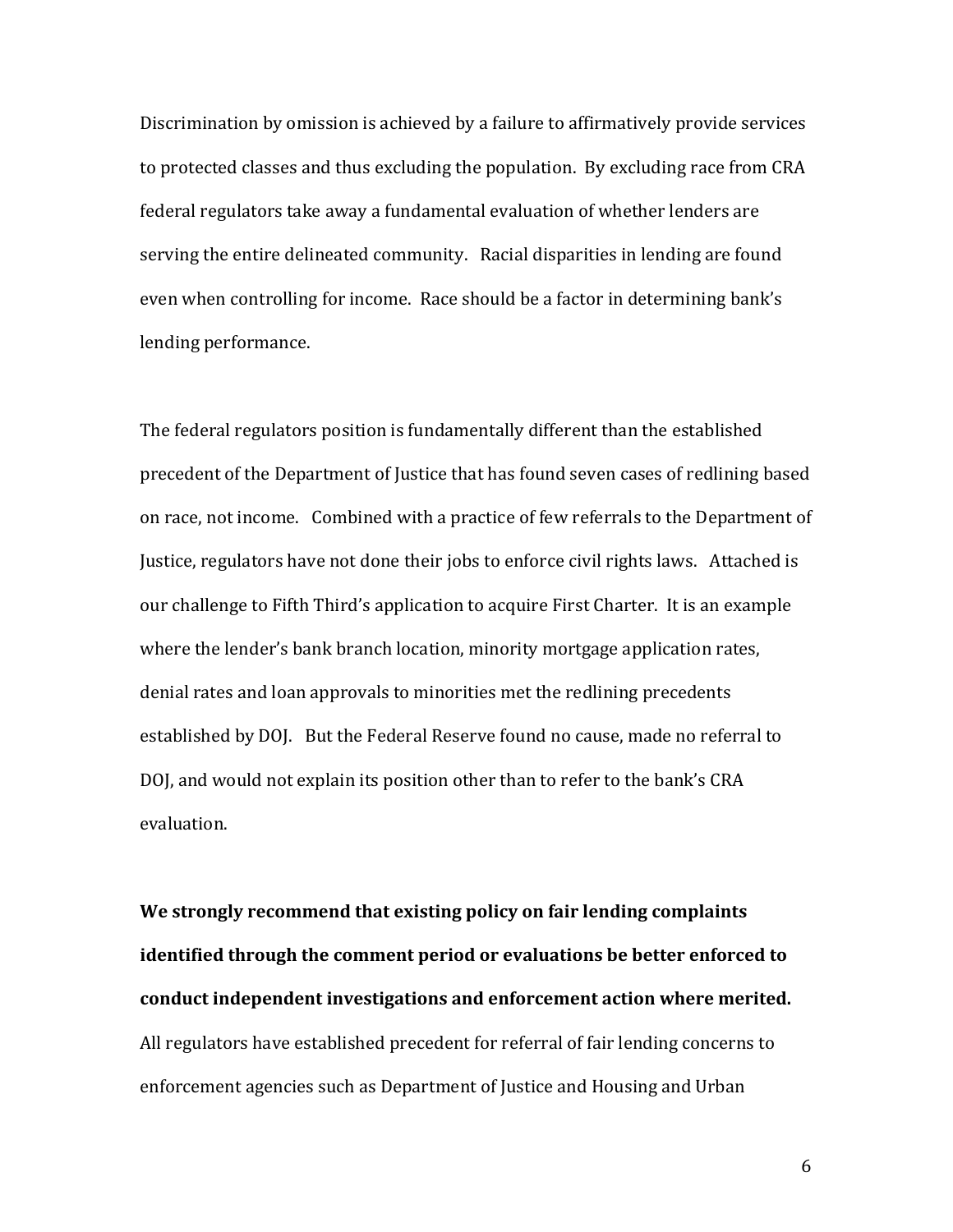Development. Yet, the GAO report of July 2009 on Fair Lending documents low referrals from federal regulators to enforcement agencies of HUD and DOJ. As an example, the OCC referred one fair lending case from 2005-2008. We have filed our own complaints with the Department of Justice Civil Rights Division when the Federal Reserve did not based on our comments.

### **II. Accountable and Accurate Evaluations**

**We recommend that evaluations better use HMDA data to provide an effective evaluation of performance.** When CRA-NC examines bank mortgage lending performance, we measure percent of applicants by category of race and income to determine effectiveness of outreach; declination rate of applicants by category to identify concerns in the underwriting process; and by percent of loan volume to determine the effectiveness serving underserved households and communities. We then compare these data points to the market overall and to a bank's peer group to determine where successes and shortcomings can be identified. Using this method for all lenders allows an evaluation based on a standard criterion that is representative of the market. Grades can be assigned allowing for a refinement in performance descriptions.

We recommend greater accountability in CRA performance evaluations and that there be a community appeal process to ensure that individual regulator discretion is an accurate reflection of bank performance.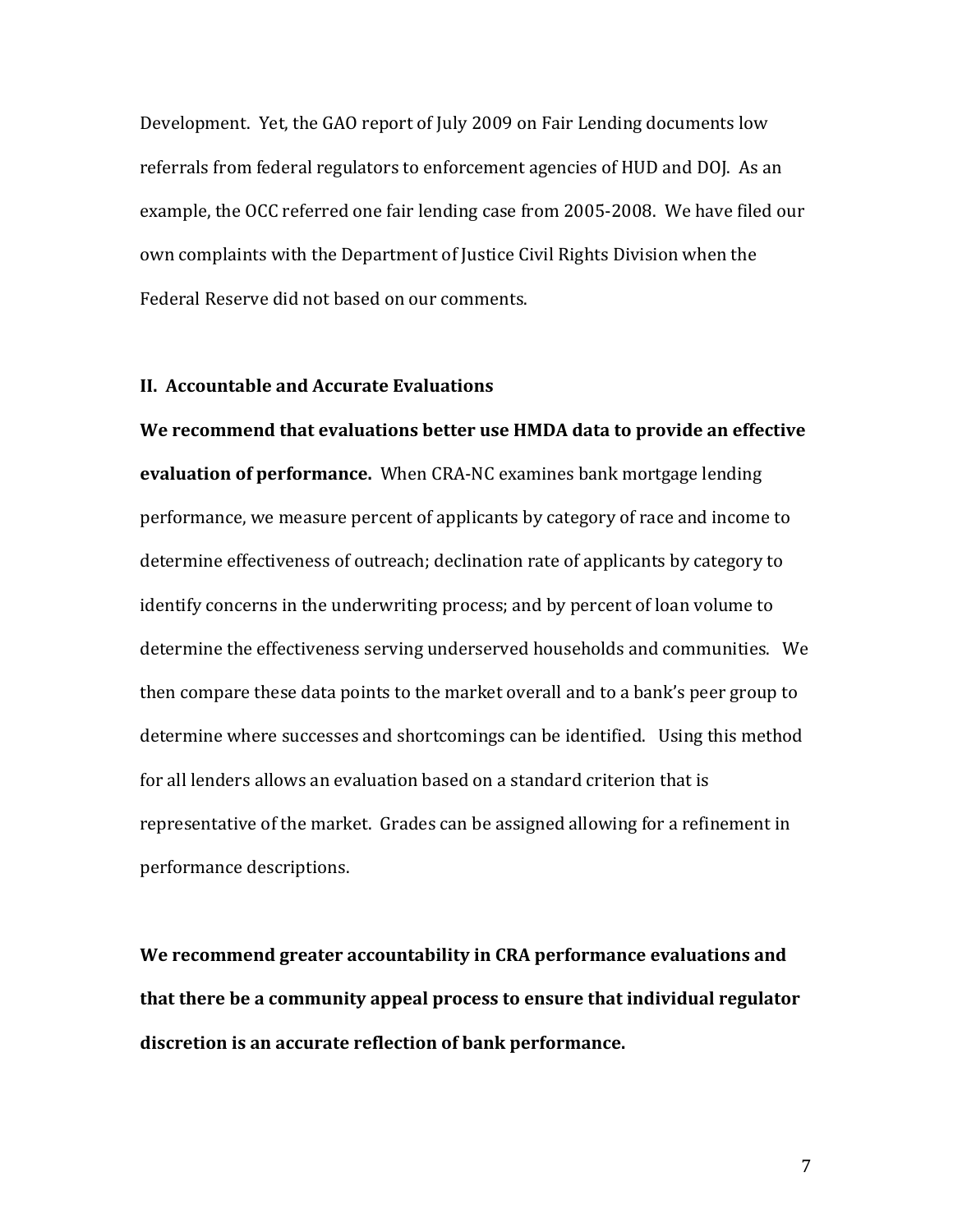Some CRA evaluations of lenders are not representative of the actual performance. Ephrata Bank of Pennsylvania received an Outstanding rating despite making no community development loans, no loans in LMI census tracts and having no branches in LMI census tracts. First National Bank of Audrain of Mexico Missouri made no loans to LMI borrowers but received an Outstanding. First Merit Bank was cited for being well below the market in loans for select LMI areas, but received an Outstanding. Pacific Capital Bank received an Outstanding despite being under represented in LMI mortgage lending as well as providing controversial high cost refund anticipation loans. That 98% of lenders receive a satisfactory or outstanding evaluation makes this scoring system meaningless.

### **III. End Predatory Lending**

#### **CRA** evaluations should include an overview of the type and quality of loans.

Lending that is positive and responsible should be rewarded and harmful lending should be penalized. Historically and in the current credit environment, access to credit is central to the determination of how well a lender meets the credit needs of a community. The subprime mortgage crisis devastated communities underserved by traditional lenders and over served by predatory lenders. Regulators avoided making judgmental calls on what is good or harmful lending preferring a neutral analysis. This position has been discredited in the resulting financial crisis and the legislative response to create the Consumer Finance Protection Bureau.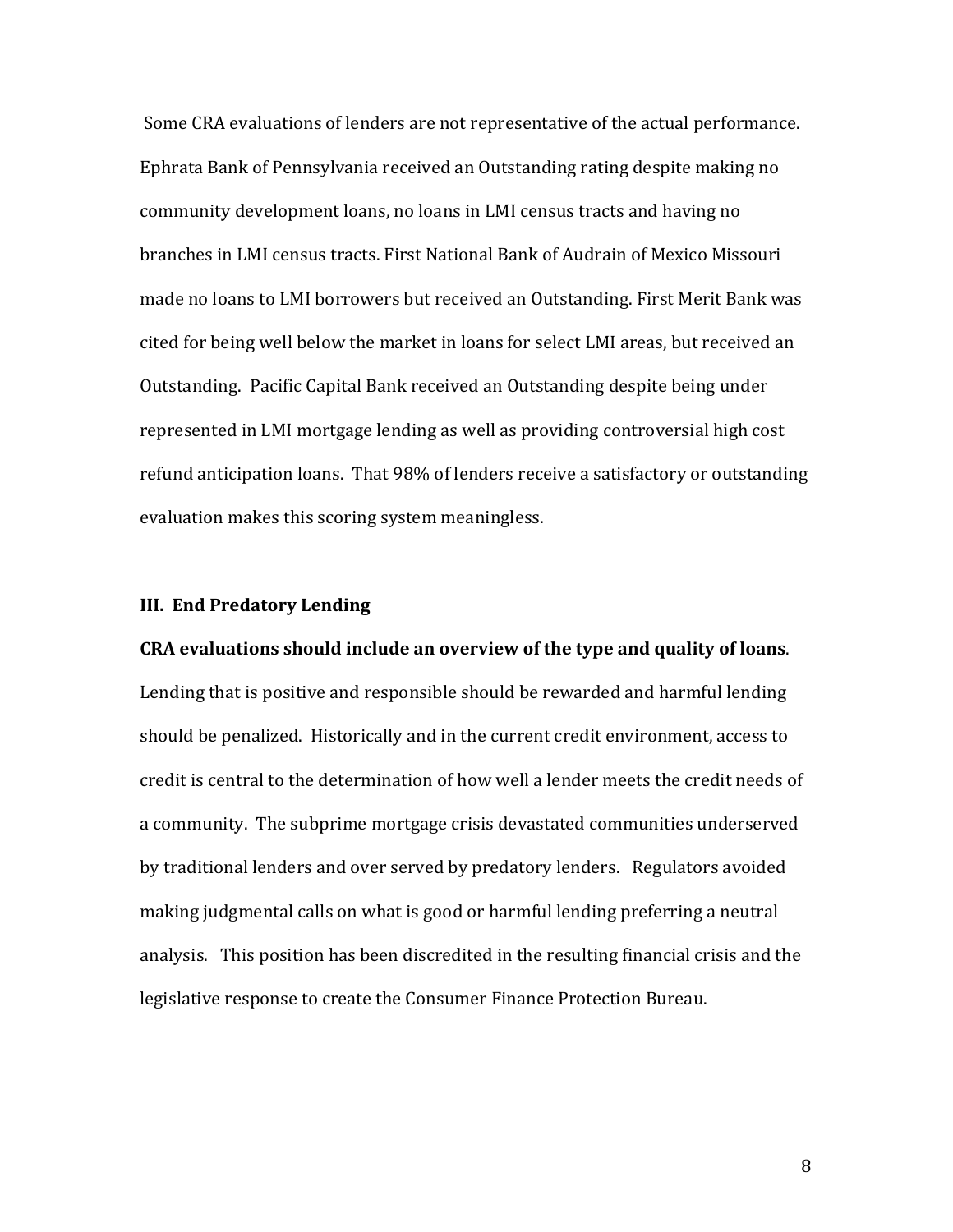In 2005, both National City and World Savings Bank received an "outstanding," even though both were flooding the market with option ARMs, negative amortizing loans, and other dangerous credit products. As if to underscore their shortcomings, neither is still solvent. The same story (poor lending and subsequent insolvency) can be told about Washington Mutual, Banco Popular, GMAC, and Wachovia in 2006. The CRA is not about safety and soundness, but it is about impact on communities. These loans and the lenders that made them have harmed communities through the systematic destruction of housing equity.

Regulators have discretion under CRA to reward and punish harmful practices and should do so. We highlight the FDIC's CRA evaluation of Republic Bank of Kentucky as a positive example that discerned the difference between positive regional CRA programs and concerns about the bank's national refund anticipation lending.

#### **IV. Include Affiliates and Entire Assessment Areas**

**CRA** evaluations should be inclusive of a bank's affiliates to determine overall **performance and impact on communities and households. Banks should not be allowed to avoid CRA regulatory coverage by segregating functions into** affiliates. Wells Fargo, NA's mortgages were counted for CRA credit in their assessment areas, but the subprime loans originated through the Wells Fargo Finance affiliates were ignored. Wachovia NA's mortgages counted for CRA in North Carolina in 2008, but those of their subsidiary World Savings Bank were not. Countrywide Bank, FSB had a CRA obligation, but Countrywide Home Loans did not.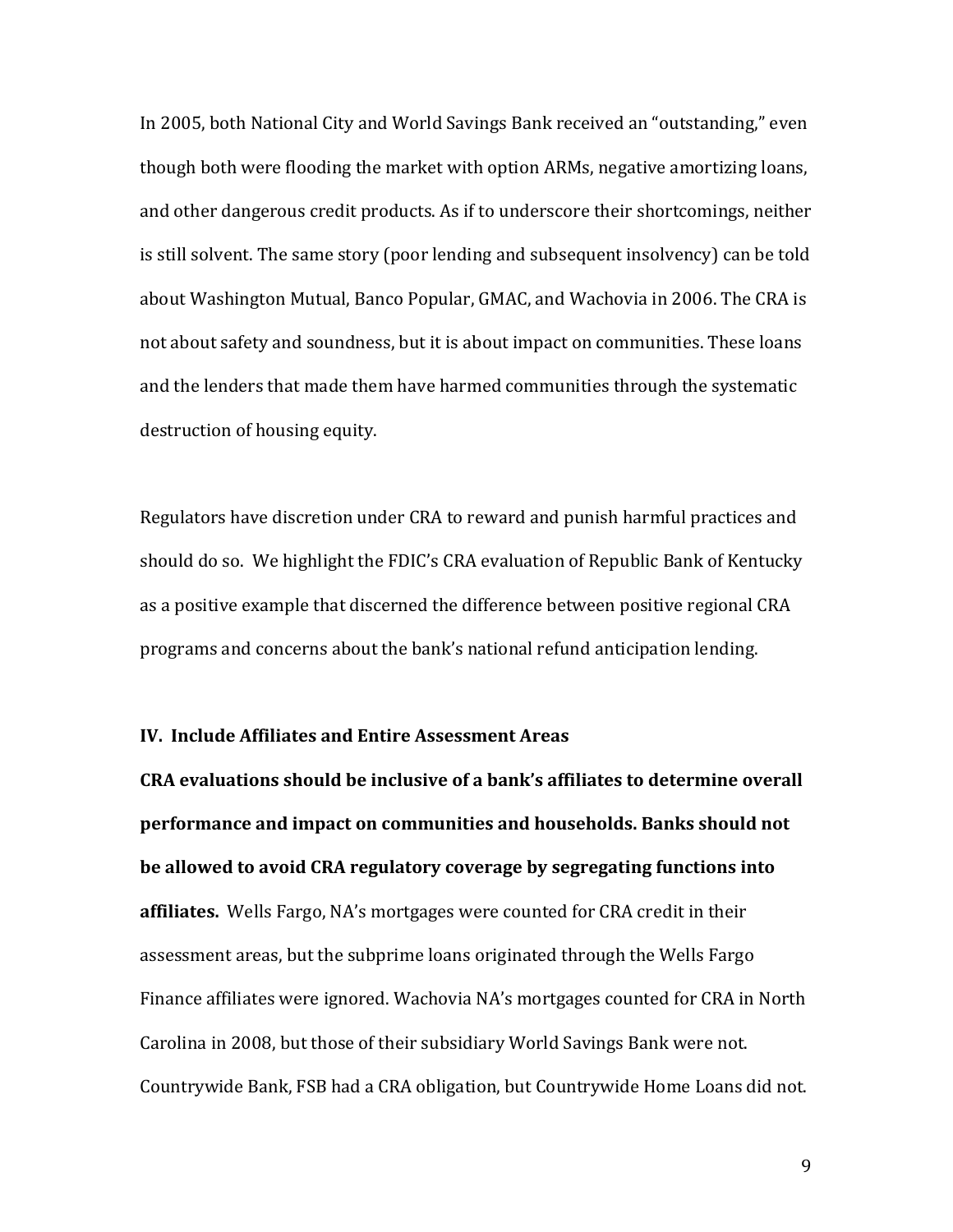Morgan Stanley, the sixth largest bank in the country has CRA obligations in only three counties in Utah, New Jersey and New York. It provides banking services in more than 500 Morgan Stanley branches in 50 states. The use of affiliates and segregated financial services allows the company to advertise and provide a full range of retail services, but legally avoid CRA obligations.

The assessment areas of lenders should consider service and deposits **provided outside of branch locations.** This evaluation should consider how lenders affirmatively meet the needs of communities where they take deposits as well as whether the products and services are positive or negative. As an example, Metabank based in Iowa is a small bank that is on the cutting edge of providing prepaid and reloadable cards. Metabank is a provider of Visa based prepaid cards branding the product under various names. Prepaid cards offer a tremendous opportunity for the use of technology to provide deposit; payment and savings function for the unbanked, as well as a lower cost alternative to mainstream bank services. This is a positive service that should earn CRA credit. Unfortunately, MetaBank's operations demonstrate how the technology can be used to undermine state consumer protections by providing high cost consumer credit. MetaBank provides electronic transfer services in partnership with Netspend, a retail distributor of financial card products. Netspend partners with payday lenders, pawnshops and car title lenders in distributing MetaBank prepaid cards. These cards can add an option to access consumer credit that is high cost, secured by the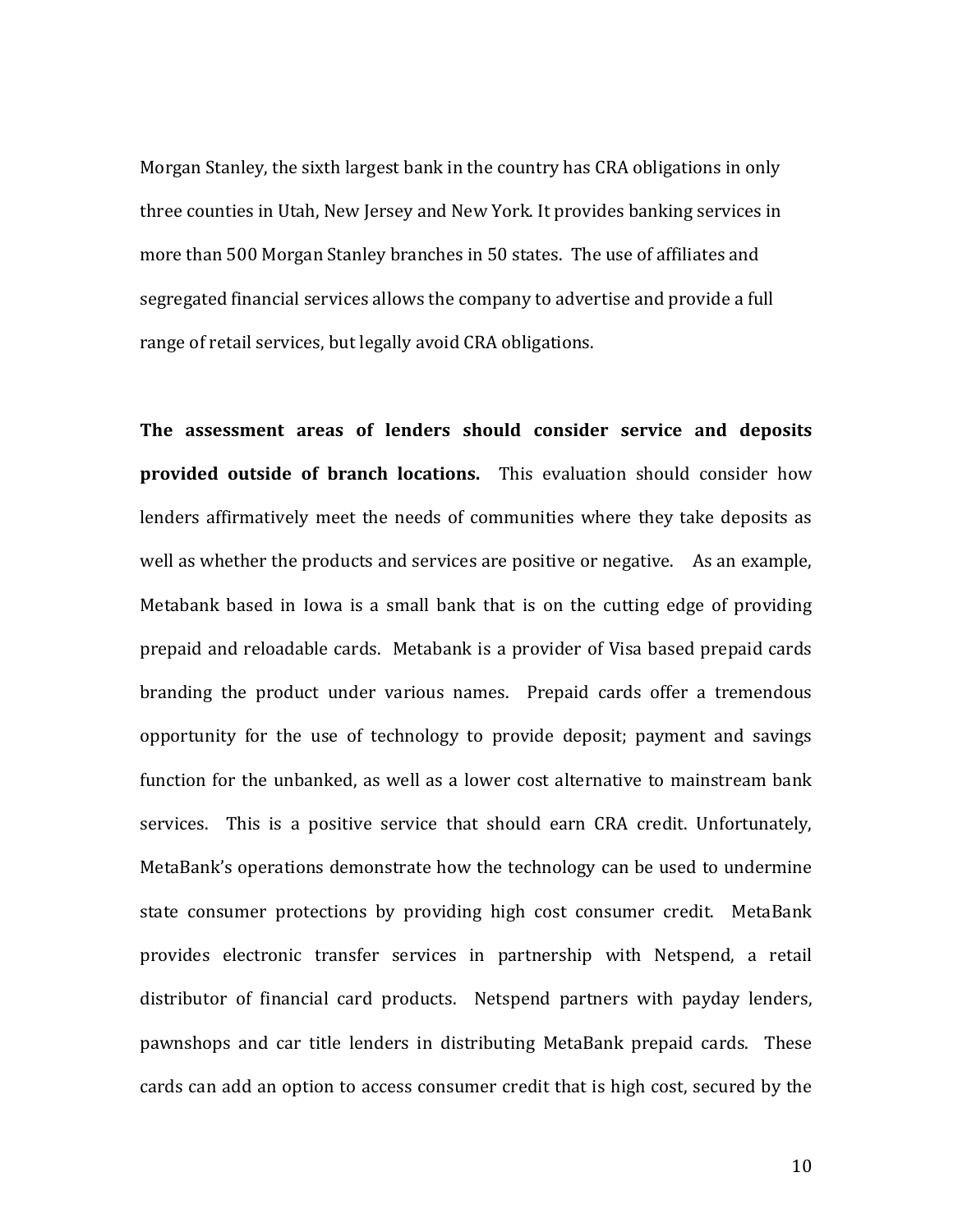direct deposit of a paycheck and renewable every 35 days. This is essentially a new delivery mechanism for payday loans. The 2007 CRA evaluation of MetaBank gave a satisfactory rating for lending, investments, services and community development for the 13 branches in its assessment areas. The evaluation makes no mention of the banks prepaid card activities, even though Metabank, as of its 2010 10-k, had \$422.1 million in deposits with their debit cards, and only \$231.6 million in deposits from their regular bank branch consumers. This product has national scope in taking deposits and providing credit to low and moderate-income families but the bank's CRA evaluation is silent on the product. (See attached comments on MetaBank.)

#### **V. Improve enforcement and create new community input process**

### A new mechanism to provide incentives and disincentives for CRA

**performance needs to be established.** According to existing rulings on CRA, enforcement of any penalties or orders based on CRA can only be implemented in the application and comment process. Regulators are placed in a position of either approving or denying an application. They rarely exercise the option of providing conditions for approval based on improvements in CRA that may be evaluated for compliance in the future. Directives, penalties and incentives should be utilized in the evaluation and comment periods. Otherwise, CRA is all evaluation without consequence.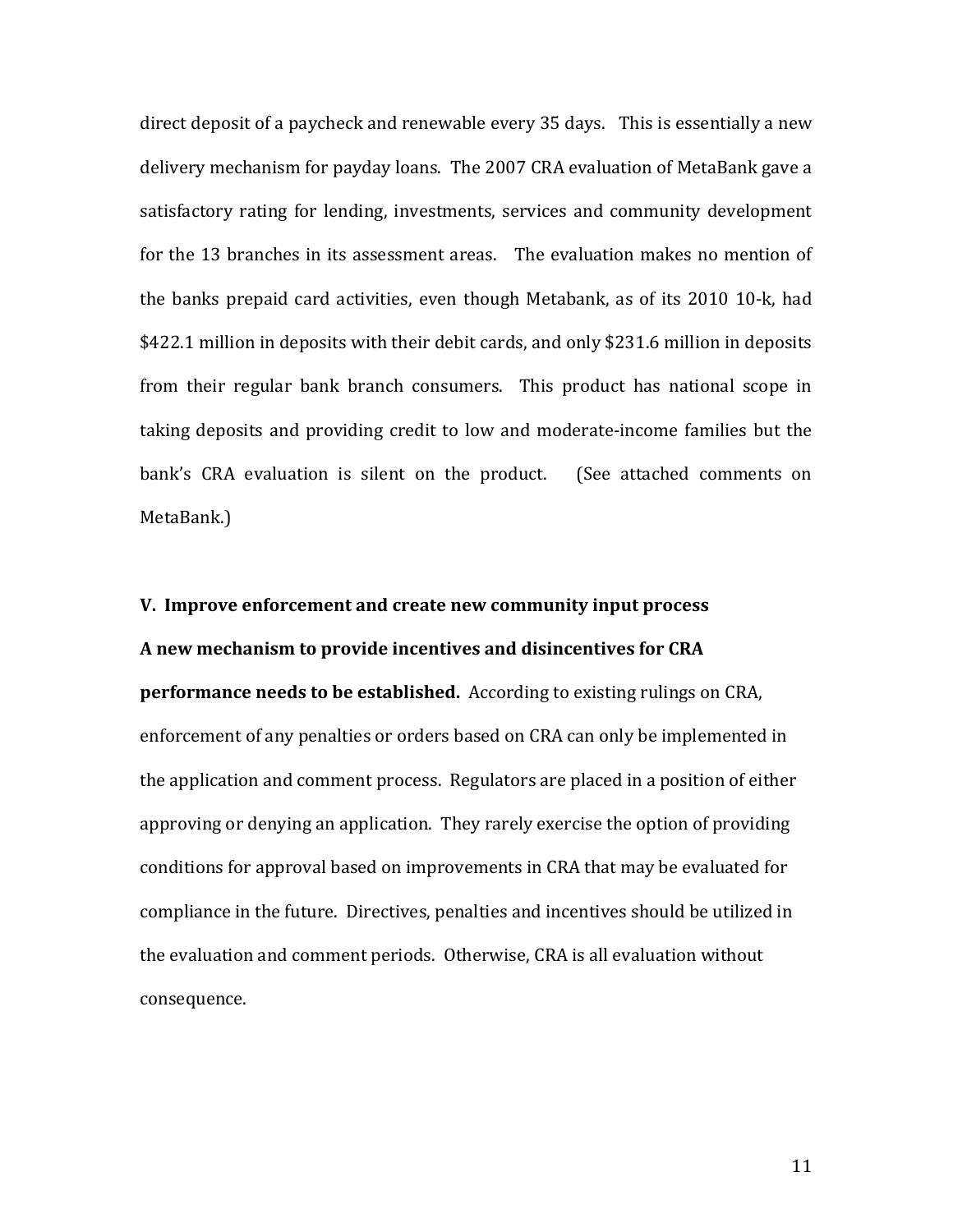**We recommend that the CRA comment period require lenders to provide a CRA** plan for mergers to demonstrate how the bank will serve the community and that groups can substantively comment on. We recommend that regulators weight community input as merited.

CRA agreements at one time were effective tools for catalyzing change in bank lending practices and policies. No longer. These agreements are not binding and federal regulators do not consider them in CRA evaluations. The Sunshine law laudably sought greater transparency, but in context was intended to chill CRA activism. The Federal Reserve states that the acquiring bank's CRA record is the determinative factor in determining the convenience and needs of the review of a merger application. In practice, community comments are not given weight. Protest appeals of an approval order are made to the same Federal Reserve staff and governors that made the original decision. Key issues such as race, affiliate practices and bad lending are omitted from the regulatory context. The regulatory decision process is neither transparent nor accountable. CRA performance evaluations are 98% satisfactory or outstanding and have no enforcement component. The result is a withdrawal of banks from CRA participation and is seen in a reduction of CRA staffing, loans and investments.

As a rule community groups do not want to deny a merger, they want to improve bank services. We need a new framework that is not based on an adversarial context of community challenges nor a regulatory process that makes community